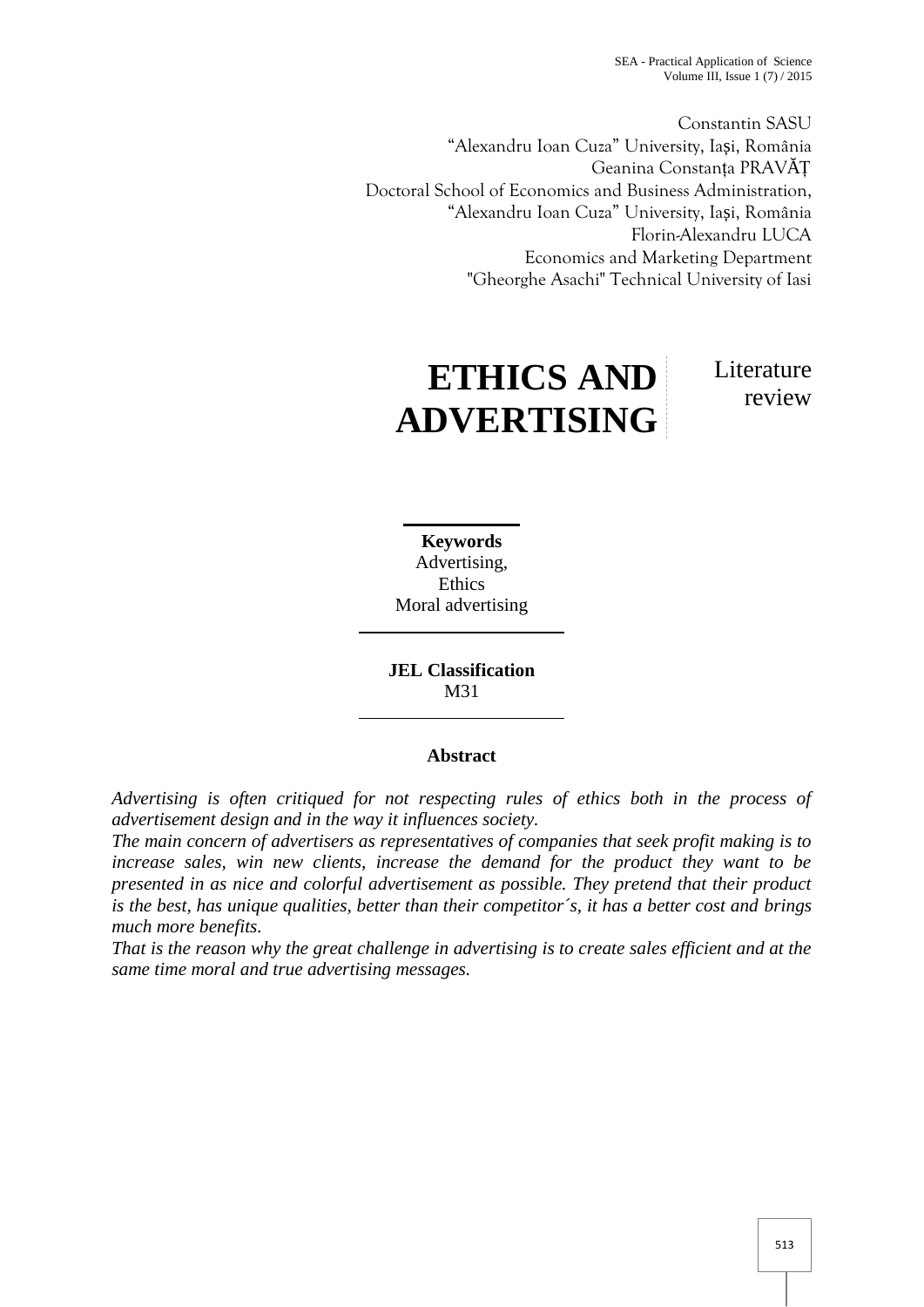#### **Introduction**

The first ethical theories point towards ancient Greek thinkers, Plato and Aristotle. They say that these philosophers (especially the latter) have paved the way for today's fundamental ethical perspectives.

Aristotle's was interested in real moral life, ethics being more than a moral, religious, or legal concept.

*"Aristotelian ethics is not directed towards understanding an eternal and unchanging ideal, but the good that could be achieved by people here, in this world, where they are distinguished by sex, social status, occupation, nationality, and therefore it is different men and women, otherwise, free people and slaves." (http://www.crestinortodox.ro).*

To determine what is best for the individual and society, Aristotle says that the man must have three virtues of practical wisdom: temperance, courage and justice. (Ross, D., 1998). Purdel C. (2010) says that he is seeking the importance of moral law for people, for the real life. Moral perfection that could be attained by the man is always only a virtue. Therefore, the purpose of ethics has never been just a mere theory for the man to understand what virtue is, its higher purpose is to add more value to the human life. Immanuel Kant, another great philosopher of the German Enlightenment, presents in his two main works "Critique of Practical Reason" (1788) and "The Foundations of the Metaphysics of Morals" (1785), presents his ethical system in which reason is the highest court of morals. Kant introduces a new paradigm of ethics and comes with a principle of "the categorical imperative", considered to be the foundation of morality: "Act only according to that maxim by which you can at the same time will that it should become a universal law." (http://ro.wikipedia.org) His theory is based on a supreme normative principle, according to which, duty is the need to fulfill the actions out of respect for the law itself, and moral action involves the act of duty, out of pure respect for the moral law itself. Kant's philosophy rejects the notion that the end justifies the means (Gower, 2003). He created a system of ethics based on human ability to discern and on the belief that moral actions are the result of virtuous intentions. (Bivins, 2009)

The categorical imperative prohibited any lie under any circumstances, Kant arguing that rational beings would not tolerate a state of being in which each could lie or kill without remorse (Bivins, 2009). Kant contends that it is always wrong to steal, to lie as it is moral to tell the truth and keep your promises - taking into account the consequences.

Understanding moral laws as some imperatives or orders that retain unaltered their validity (whether or not met), the philosopher from Königsberg is par excellence the representative of the deontological direction (imperativist), ethical having no consequences for ethics. Kant considers ethics as part of the philosophy that is established by the supreme law, definitive of morality. (Cioar, I.)

Kant is the one who put the foundation of human behavior in the context of deontological ethics.

According to Kantian ethics, we can say that the advertiser must adopt a behavior that has respect for the rights, dignity and status of the public to whom it addresses.

#### **ETICS - DEFINITIONS**

The word "ethics" is derived from the Greek word ethos meaning "character", "habit", "custom" and is considered to be equal to the term morality that comes from the Latin word "mores" and means "morals", "habits".

Cicero was the one who translated ethos into Latin as"mores", (Ballet, J. et Françoise de Bry, 2001).

Ethics is a "philosophical discipline that studies human actions and also values and norms to which they conform or should conform." (Encyclopedia of Philosophy and Human Sciences, 2004).

#### **ETHICAL PRINCILPES OF ADVERTISING**

Ethics in advertising can be seen as a set of moral principles that govern both communication between the seller and the buyer, and also the advertising business.

The benefits of advertising are obvious, as are the benefits of a few elements that are not consistent with ethical standards. It is believed that ethical advertising is a type of advertising that does not lie, promote forgery and lies within limits of decency. As a general rule, the principles of moral order should be also applied to the controversial field of advertising. Human freedom has one purpose: authentic moral response. All information or persuasion attempts must respect human freedom in order to be moral. From the moral perspective, good advertising is an advertising that seeks to determine people to choose and act rationally; bad advertising tries to determine people to do bad things, turns them to destructive actions for themselves and for the community. According to Pontifical Council for Social Communications 1997, advertising should function using the following three moral principles:

- Respect for truth
	- o The public should never be deceived
	- o False advertising should never be used
	- o Truth should never be altered by implying illusory elements or withholding relevant facts
	- o An "exaggerated advertising" is acceptable if it is consistent with the practice of rhetoric and symbolism, recognized and accepted. People believe that a certain rhetorical exaggeration or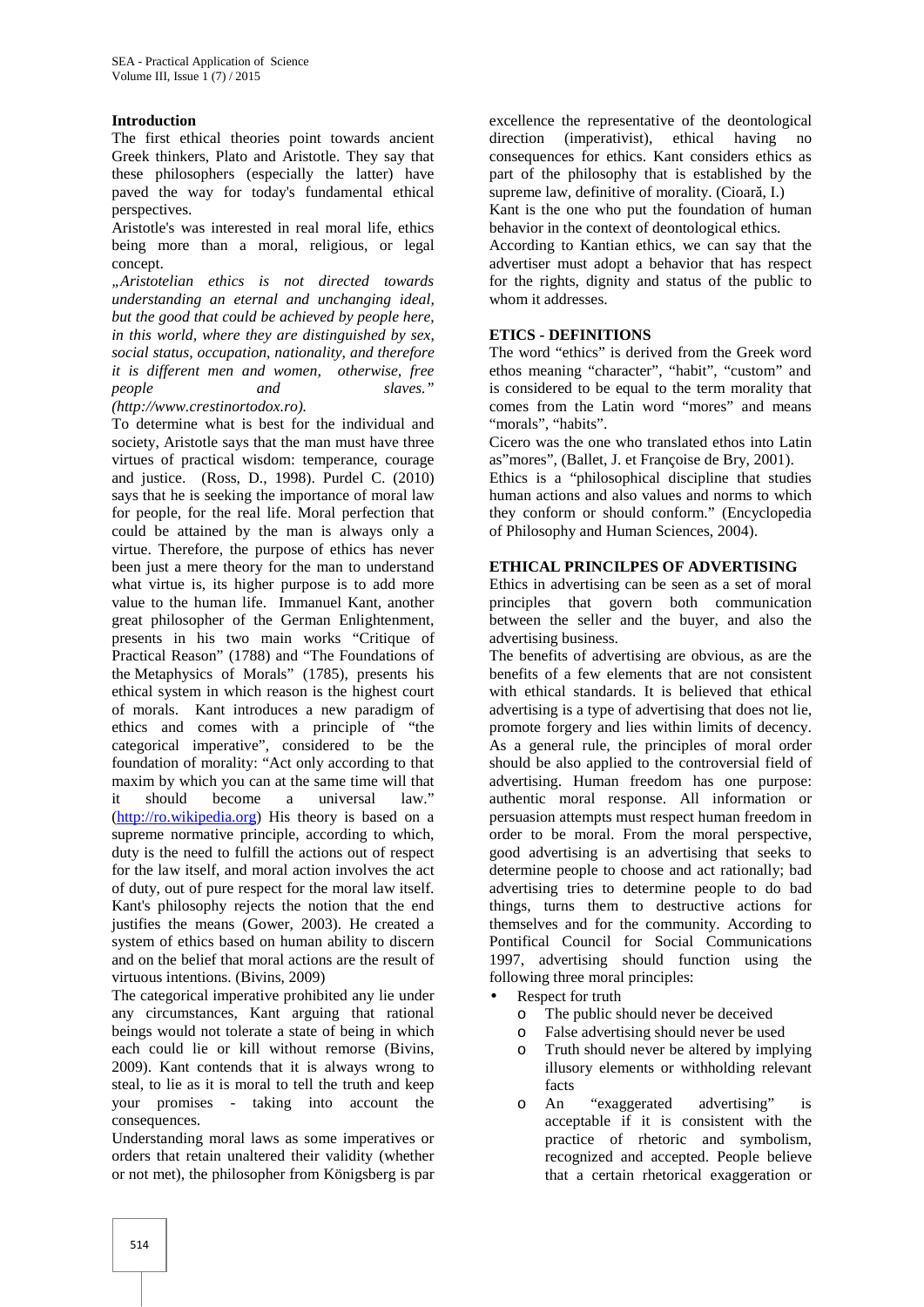symbolism is implied in advertising, and this could be illegal by the recognized or accepted practice.

- Respect for human dignity
	- o The content of advertising and its impact must respect human dignity. Exhortations are not allowed to concupiscence, vanity, envy, greed, and techniques that manipulate and exploit human weakness should be avoided. Advertising must not offend the dignity, nor through content through what is advertised, or the way in which advertising is disseminated, or by the impact it has on the audience.
	- o Special care should be given to vulnerable groups: children, young people, and the elderly, culturally disadvantaged communities.
- Respect for social responsibility

Advertising generally has a negative image, being frequently associated with ruthlessness. It is viewed as a form of persuasion that exploits human weaknesses, carelessness or lack of knowledge and also uses peoples' lack of media, economic and even civic culture.

Beltramini (2003) describes the ethics of advertising as the last oxymoron due to harsh criticism brought to advertising practices. Rotzoll and Christians (1980) showed in their study that most respondents, industry professionals, encountered ethical problems at the workplace and most responses pointed out to a real interest for doing everything correctly.

Drumwright in the article *The Current State of Advertising Ethics* (2009) overviews briefly the history of ethical definitions, recalling Cunningham's assertion (1999) that defines ethics of advertising as "what is right and good in advertising activity. It is the concern for what ishould be done morally and is not just legally mandatory.

## **ADVERTISERS' ETHICS**

The study of Hunt and Chonko (1987) has been conducted from the perspective of the impact of advertising on society and it studies executives in the advertising industry.

Hunt and Chonko (1987) asked advertisers to answer a set of open questions related to ethical dilemmas they encounter in their daily activities.

A large percentage (85%), of respondents reported that they had ethical issues in their daily business.

According to the survey, more than half of the respondents had problems in treating customers honestly, or in designing honest, socially desirable advertisements. (Drumwright, Minette E, 2004).

According to the study conducted by Hunt & Chonko, the most common ethical problems listed were related to: representing clients whose products/services were unhealthy, unwanted, useless or unethical; honest treatment of suppliers,

media, sellers, honest treatment of agency employees and management, and treatment of other agencies.

In 2000, Moon and Franke replicated the study on advertising professionals in Korea. The aim was to compare the answers with the results of previous surveys conducted in the US by comparing ethical issues encountered by advertisers daily in the two countries. The results revealed that more than half of respondents in Korea reported moral problems in their daily activity. (Moon, Young Sook, and George R. Franke, 2000).

Using as a starting point the same study, Chen and Liu (1998) conducted a research on the same topic on practitioners in Taiwan, a research considered by the authors as a first step in understanding the ethics of advertising in Taiwan.

Although over 50% of respondents stated that ethical problems exist in their daily practices, (28.4% replied "sometimes", 18.5 % replied "constantly," and 49.4 % replied "very often."), they are not critical for the activity of advertising agencies in the country. (Chen and Liu, 1998).

Literature review emphasized other two types of debates, on the one hand, the legal discourse between lawyers and the regulating authority that focus on the rights and duties of advertisers (Stern and Eovaldi 1984, Preston, 1996; Prosser, 1984 cited in Drumwright, 2004), and, on the other hand, a moral debate between philosophers, social and ethical critics that concentrate on the social impact of advertising discourse. (Brenkert 1998, Galbraith 1958, 1967; Leiser 1979; Pollay 1986; Pontifical Council for Social Communications 1997; Santilli 1983; Waide in 1987 cited Drumwright, 2004).

A perspective that is worth considering is that of the Pontifical Council for Social Communications regarding ethics of advertising. Although it was published more than 25 years, the analysis is even truer today. Advertising has been described as an important part of economy and market economy has been accepted to be the most efficient instrument in using resources and covering the needs. Analysis of the Pontifical Council has established three basic principles that advertising must adhere to: truth, human dignity and social responsibility "In today's society, advertising influences deeply how people understand life, the world and themselves, especially in terms of values and criteria of judgment and behavior." (Pontifical Council For Social Communications, 1997). As otherwise "Directly addressing human instincts, starting in different ways conscious and free personal reality, you can create consumer habits and lifestyles that are illegal from an objective perspective and often harmful to the physical and spiritual health" (John Paul the II-nd, 1991).

Pratt and James, 1994 also applied ethical theory to advertising professionals. In their study on responses to the scenarios applied to members of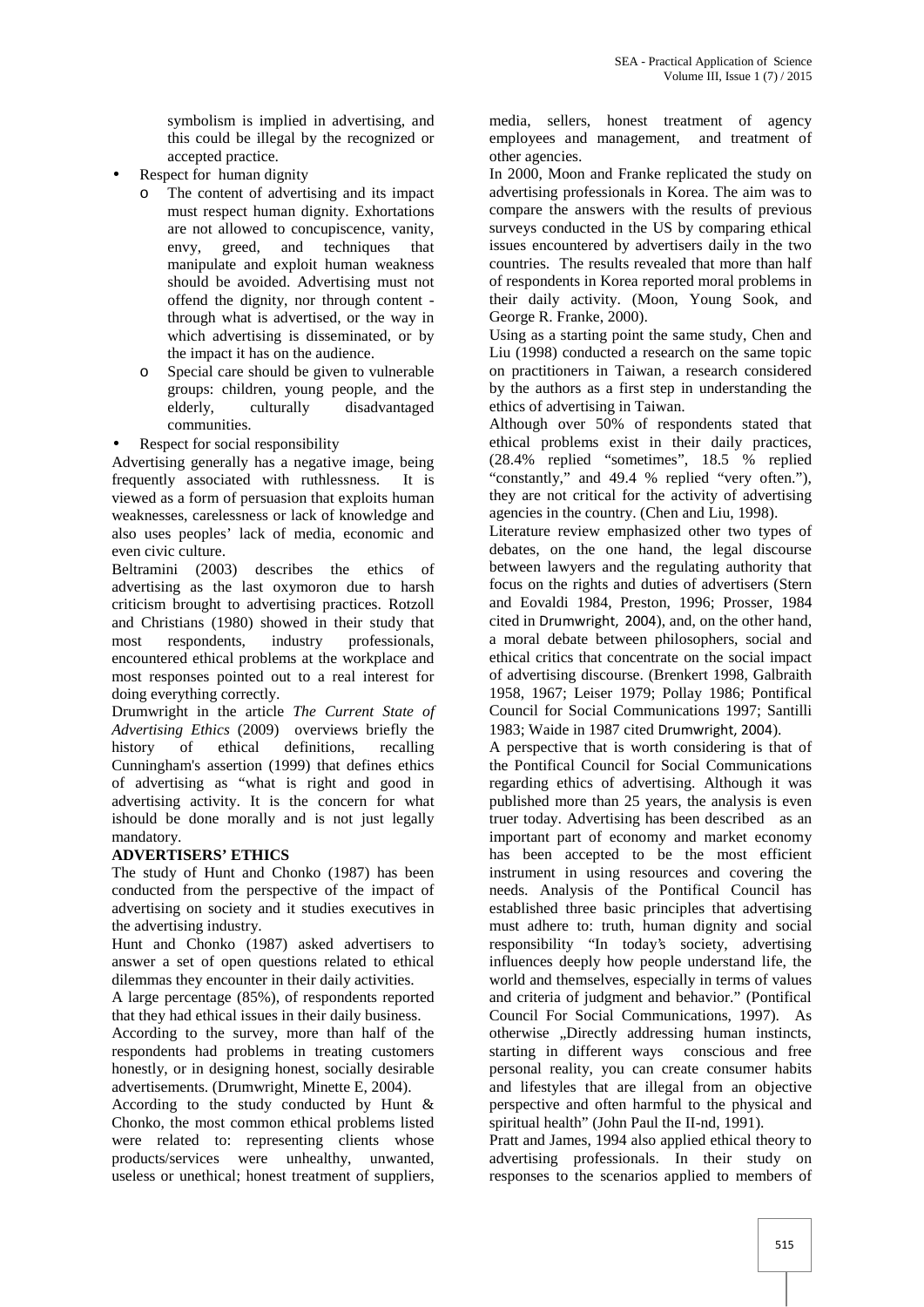the American Federation of Advertising, Pratt and James argue for the need to apply ethical principles to decision making. The results indicate a reluctance of advertising agencies to establish policies that proscribe unethical conduct (Pratt and James, 1994).

Murphy's study (1998) also researching advertisers concluded that advertisers were aware of controversial social and ethical aspects of their business.

Conclusions of Drumwright and Murphy's study (2004) also had not been encouraging. They found a significant number of practitioners who had not been aware of the ethical issues and had not perceived the problems as ethical ones– what was called by the authors "moral myopia" or if they had found the issues but they still did not want to deal with them at the personal or organizational level – called "moral muteness".

In this sense, Drumwright and Murphy (2004) support the huge influence of the organizational context on the ethical sensitivity of individuals, being apparently the differentiating factor between ethically sensitive advertising practitioners and those who were "morally myopic or mute".

Regarding the ethical sensitivity, they found two categories of advertising practitioners, one less ethically sensitive and the other group being more ethically sensitive.

The term "moral" is used in this study as a synonym for "ethical" in order to define the notion of "moral muteness" and "moral myopia".

Although "moral myopia" and "moral muteness"" are often interrelated and mutually reinforcing, the concepts are different.

"Moral myopia" was helpful for authors in defining "moral muteness". "Moral muteness" refers to people who recognize ethical issues but avoid dealing with them whether at the personal or organizational level. "Moral myopia" is defined by authors as a distorsion of moral vision going from myopia to total blindness that affects individual perception of ethical dilemmas.

The study revealed that moral myopia in advertising looks at the issue at the individual, organizational or social levels, it appears mostly at the organizational and societal levels. Moral myopia is therefore a reason of concern and, as in any field, the first step is to recognize it.

When a problem is recognized but is not discussed, then appears "moral muteness". Authors argue that to correct moral muteness and myopia, advertising practitioners should aspire to developing moral imagination.

According to ..Framing Ethical Decisions in UK Advertising Practice' (2013), ethical aspects in advertising may be linked to: product itself, the content of the message, its target or social consequences (Prendergast et al., 2008; Christy, 2006; Waller, 2005); promotion of harmful

products such as alcohol, cigarettes, pornography, violent games or weapons (Dahl et al., 2003); fraud (Mittal, 1994); racism (Spence and van Heekeren, 2005). (Farrell, T., Schaefer, A., Dibb, S., 2013).

*Cigarette advertisements have been criticized for targeting minority or poor communities (Luke et al., 2000) and for influencing women more than men (Saffer and Dave, 2003). (Dr. Jaspal Singh, Namrata Sandhu, (2011).*

*The authors of the study "Building Ethical Considerations into Advertising Practices – An Indian Study" (2011) carried out a literature review and noticed that authors researched the ethics of advertisements based on sex-appeal (Pollay, 1986; Henthrone and LaTour, 1994), negative psychological effects (Richins, 1991; Lavine et al., 1999; Fay and Price, 1994), advertisements stereotypes (Coltrane and Messineo, 2000; Chatterji, 2005; Schaffter, 2006), materialism (Richins, 1995; Roy 2006) and investigated advertisements targeted at specific audiences, such as children (Haefner, 1991; Conna et al.,1994; Childs and Maher, 2003; Tamburro, Gordon, Apolito and Howard, 2004, Bakir and Vitell, 2010).*

### **CONCLUSIONS**

Advertising is one of the most pervasive and powerful phenomena in the modern world, an important persuasive force that influences the mentality and behavior.

It shapes social, economic and ethical influence on culture, lifestyle, and our consumption and choices in general.

Throughout life, the human being in its complexity is deeply influenced by advertising, both in the way it perceives itself and in the way it assesses the relationships with others, values, criteria of judgment and behavior of others.

Creating a need artificially, using sexual topics, manipulating the public by means of unrealistic promises, targeting vulnerable groups of consumers, promoting dangerous behaviors are just a few examples of a whole range of criticisms concerning this matter.

Literature review reveals that the understanding of what is good or bad, in terms of ethics, in advertising is especially an issue found in advertising agencies. According to Pratt and James, a solution would be that agencies adopted codes of ethics, self-regulation being one of the best measures advertising industry could adopt for dealing with ethical issues it encounters. Advertising is a contradictory phenomenon, which, on the one hand, is useful for the development of a society, but, on the other hand, has less pleasant effects on society.

Advertising should promote integral and authentic development of the human being.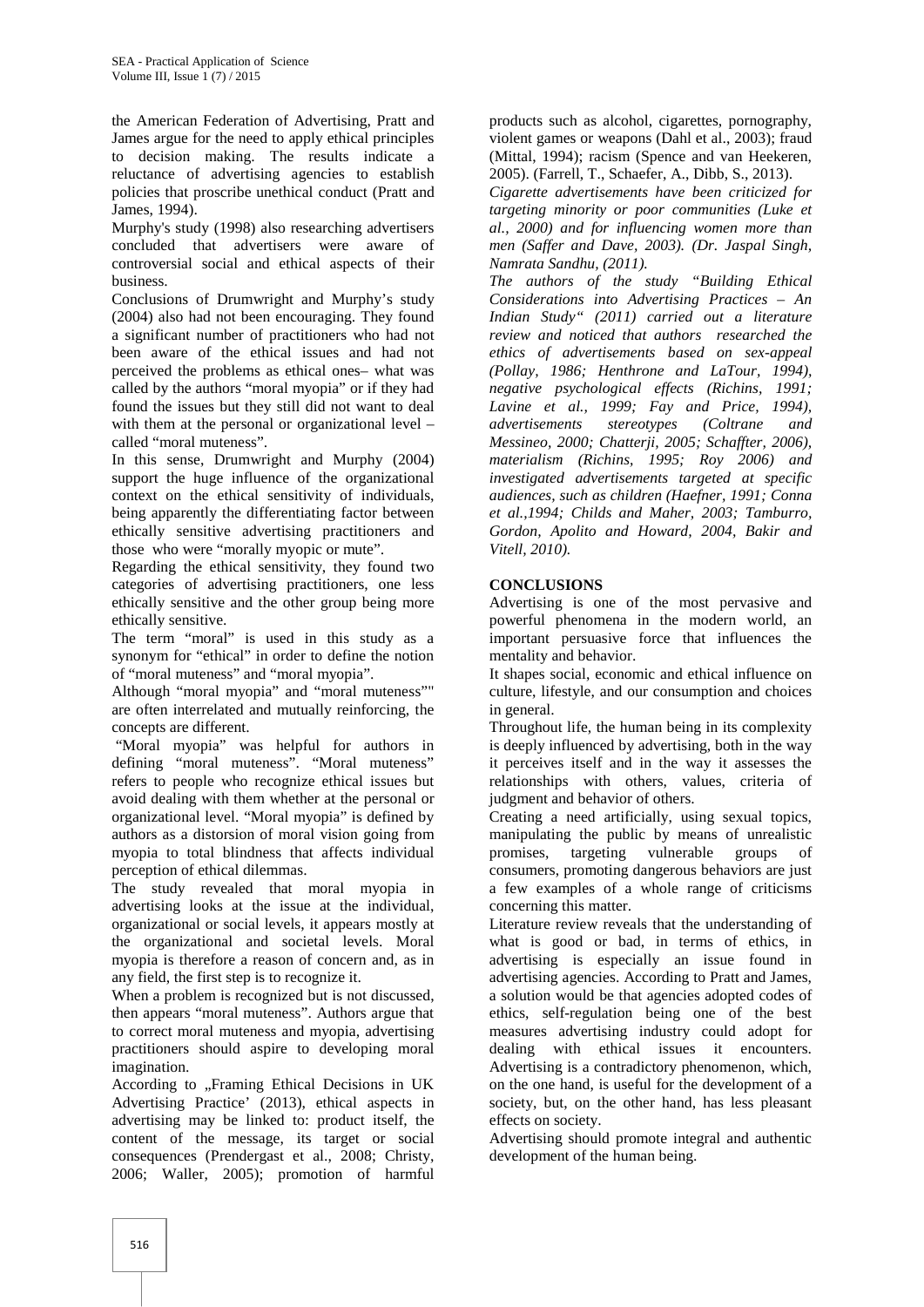Advertisers should carry out their businesses ethically; adopt high moral standards related to truthfulness, human dignity and social responsibility. To reduce human progress to an excessive consumption and adoption of a lifestyle without boundaries, will give the public a false vision on development both as individuals and society.

Mankind needs an advertising industry that should be guided by ethical principles. As Aristotle said that in every area of human activity there is an ultimate goal against which other goals we want to achieve are means, and in advertising, the development and transmission of an ethic advertisement are means to an end that is human welfare.

An advertising initiative should aim to influence the public in choosing in a morally good way in order to reach a real individual or group benefit, assuming the achievement of what is morally good. Advertising can have a negative influence, trying to lead people to evil self-destructive ways and also affecting the community.

Compliance with the general interests of the population and society as a whole requires that advertising agencies undertake a moral obligation to consider ethical requirements in solving their daily problems.

#### **REFERENCES**

- [1] Ballet, J. et Françoise de Bry, (2001), L'éthique et l'entreprise, Coll. Points, éd. du Seuil
- [2] Beltramini, R. F. (2003). Advertising Ethics: The Ultimate Oxymoron?, *Journal of Business Ethics* 48(3): 215–216.
- [3] Bivins, T. (2009). Mixed Media: Moral Distinctions in Advertising, Public Relations and Journalism. Second Edition. New York: Routledge
- [4] Chen, Amber Wenling, and Jeanne Mei-Chi Liu (1998), "Agency Practitioners' Perceptions of Professional Ethics in Taiwan," *Journal of Business Ethics*, 17 (January), 15-23.
- [5] Cioar, I., Teorii etice standard, http://socioumane.ro/blog/ionelcioara/files/201 2/10/teorii-etice-standard2.pdf
- [6] Dr. Jaspal Singh, Namrata Sandhu, (2011), Building Ethical Considerations into Advertising Practices – An Indian Study, *International Journal of Business and Social Science*, Vol. 2 No. 18; October 2011
- [7] Drumwright, M.E. and Murphy, P.E. (2004), How Advertising Practitioners View Ethics:

Moral Muteness, Moral Myopia and Moral Imagination, *Journal of Advertising*

- [8] Drumwright, M.E. and Murphy, P.E. (2009). The Current State of Advertising Ethics. *Journal of Advertising* 38(1): 83-105.
- *[9] Farrell, T., Schaefer, A., Dibb, S., 2013, Academie of Marketing Conference online la* http://marketing.conference services.net/programme.asp?conferenceID=35 54&action=prog\_list&session=27083
- [10] Gower, K. (2003) Legal and Ethical Restraints on Public Relations. Prospect Heights, IL: Waveland Press Inc
- [11]Hunt, Shelby D., and Lawrence B. Chonko (1987), "Ethical Problems of Advertising Agency Executives, *Journal of Advertising*, 16 (4): 16-24.
- [12]John Paul the II-nd, *Centesimus annus*, nr. 36, în *AAS*, LXXXIII, 1991, pag. 839.
- [13]Moon, Young Sook, and George R. Franke (2000), "Cultural Influences on Agency Practitioners' Ethical Perceptions: A Comparison of Korea and the U.S.," *Journal of Advertising*, 29 (Spring), 51-65.
- [14] Murphy, P.E. (1998), Ethics in Advertising: Review, Analysis, and Suggestions, Journal of Public Policy and Marketing (15): 261–272.
- [15]Pratt, Cornelius B., and E. Lincoln James (1994), "Advertising Ethics: A Contextual Response Based on Classical Ethical Theory" *Journal of Business Ethics*, 13 (June), 455-568.
- *[16]Purdel, Carmen, (2010), Ideea de fericire în Etica Nicomahicã, teză de doctorat*
- [17]Rotzoll, Kim B., Christians, Clifford G., "Advertising Agency Practitioners' Perceptions of Ethical Decisions", Journalism Quarterly, vol. 57, 1980, pp. 425-431.
- [18]Ross, David, 1998, Aristotel, Editura Humanitas, Bucure ti
- [19] \*\*\* Enciclopedie de filosofie i științe umane, (2007), Bucure ti, Editura All Educational
- [20] \*\*\* http://www.crestinortodox.ro/religiefilosofie/perioada-sistematica/etica aristotelica-71776.html)
- [21] \*\*\*http://ro.wikipedia.org/wiki/Immanuel\_Ka nt

*\*\*\*http://www.vatican.va/roman\_curia/pontifical\_*

*councils/pccs/documents/rc\_pc\_pccs\_doc\_2202199 7\_ethics-in-ad\_en.html, Pontifical Council for Social Communications (1997), Ethics in*

*Advertising, Vatican City: Vatican Documents.*